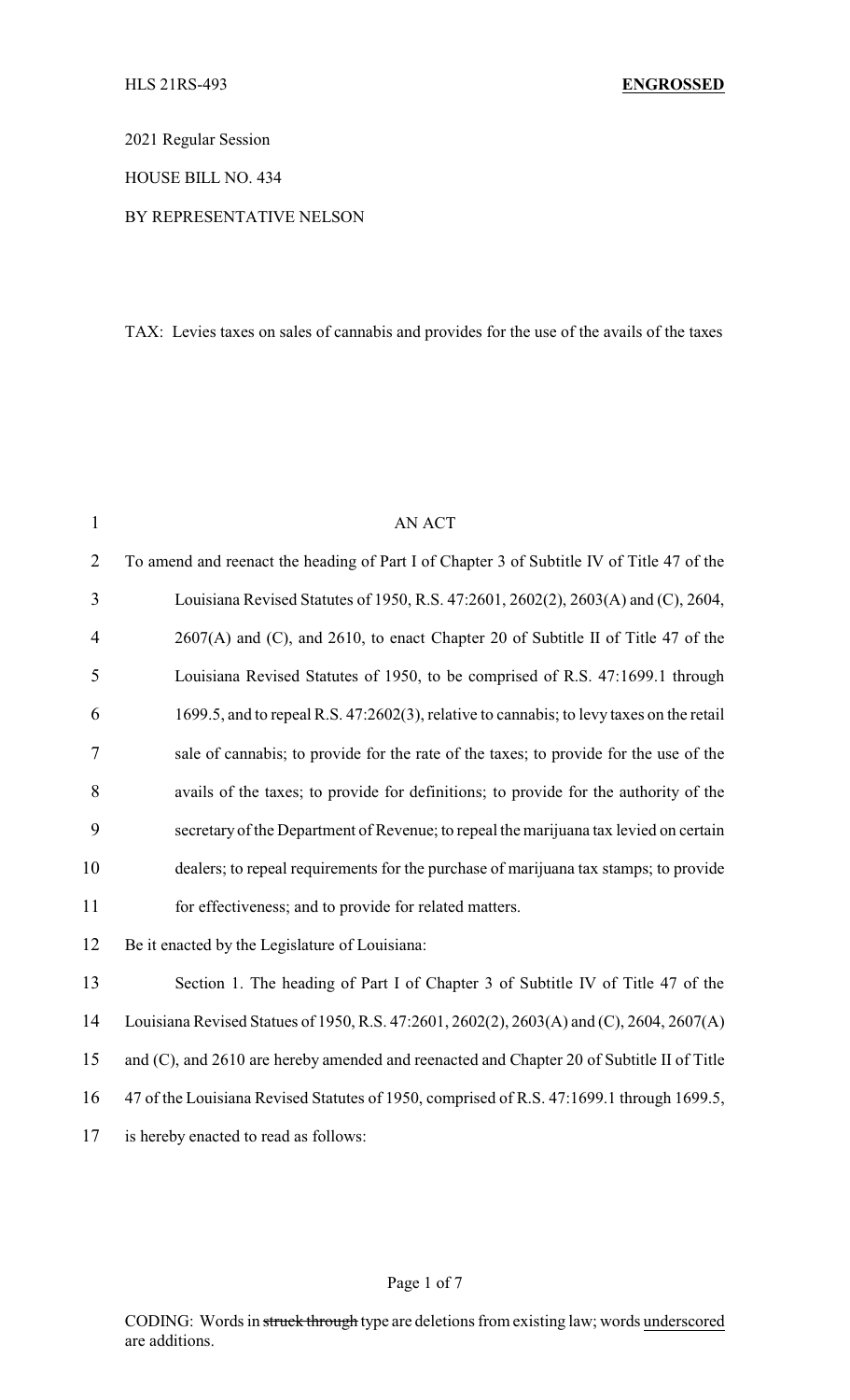| $\mathbf{1}$ | CHAPTER 20. CANNABIS TAX AND LICENSE FEES                                               |  |  |  |
|--------------|-----------------------------------------------------------------------------------------|--|--|--|
| 2            | §1691.1. Definitions                                                                    |  |  |  |
| 3            | A. The following terms as used in this Chapter shall have the meaning                   |  |  |  |
| 4            | ascribed to them in this Subsection unless the context clearly indicates otherwise:     |  |  |  |
| 5            | (1) "Cannabis retail sale" means the sale of a cannabis product by a retailer           |  |  |  |
| 6            | to a consumer and shall include all transactions as the secretary of the Department     |  |  |  |
| 7            | of Revenue, upon investigation, finds to be in lieu of sales.                           |  |  |  |
| 8            | (2) "Cannabis wholesale sale" means the sale of cannabis by a commercial                |  |  |  |
| 9            | grower licensee to a retailer or the sale of a cannabis product by a cannabis processor |  |  |  |
| 10           | licensee to a retailer.                                                                 |  |  |  |
| 11           | B. The terms used in this Chapter shall have the meanings ascribed to them              |  |  |  |
| 12           | in R.S. 26:941 unless the context clearly indicates otherwise.                          |  |  |  |
| 13           | §1699.2. Imposition of tax                                                              |  |  |  |
| 14           | A. There is hereby levied a tax upon each cannabis retail sale. The tax shall           |  |  |  |
| 15           | be at the rate of fifteen percent of the cannabis retail sales price. The tax shall be  |  |  |  |
| 16           | levied in addition to state and local sales and use tax or any other tax and shall be   |  |  |  |
| 17           | reported monthly by the retailer on forms prescribed by the secretary and paid by the   |  |  |  |
| 18           | retailer on or before the twentieth day of the month following the month to which the   |  |  |  |
| 19           | tax is applicable.                                                                      |  |  |  |
| 20           | B. The provisions of this Section shall not apply to any product subject to tax         |  |  |  |
| 21           | pursuant to R.S. 47:1693 or subject to a fee pursuant to R.S. 40:1046.                  |  |  |  |
| 22           | §1699.3. Enforcement                                                                    |  |  |  |
| 23           | The secretary of the Department of Revenue shall collect, supervise, and                |  |  |  |
| 24           | enforce the collection of all taxes, penalties, interest, and other charges that may be |  |  |  |
| 25           | due under the provisions of this Chapter in the same manner provided for by law         |  |  |  |
| 26           | under the provisions of this Subtitle.                                                  |  |  |  |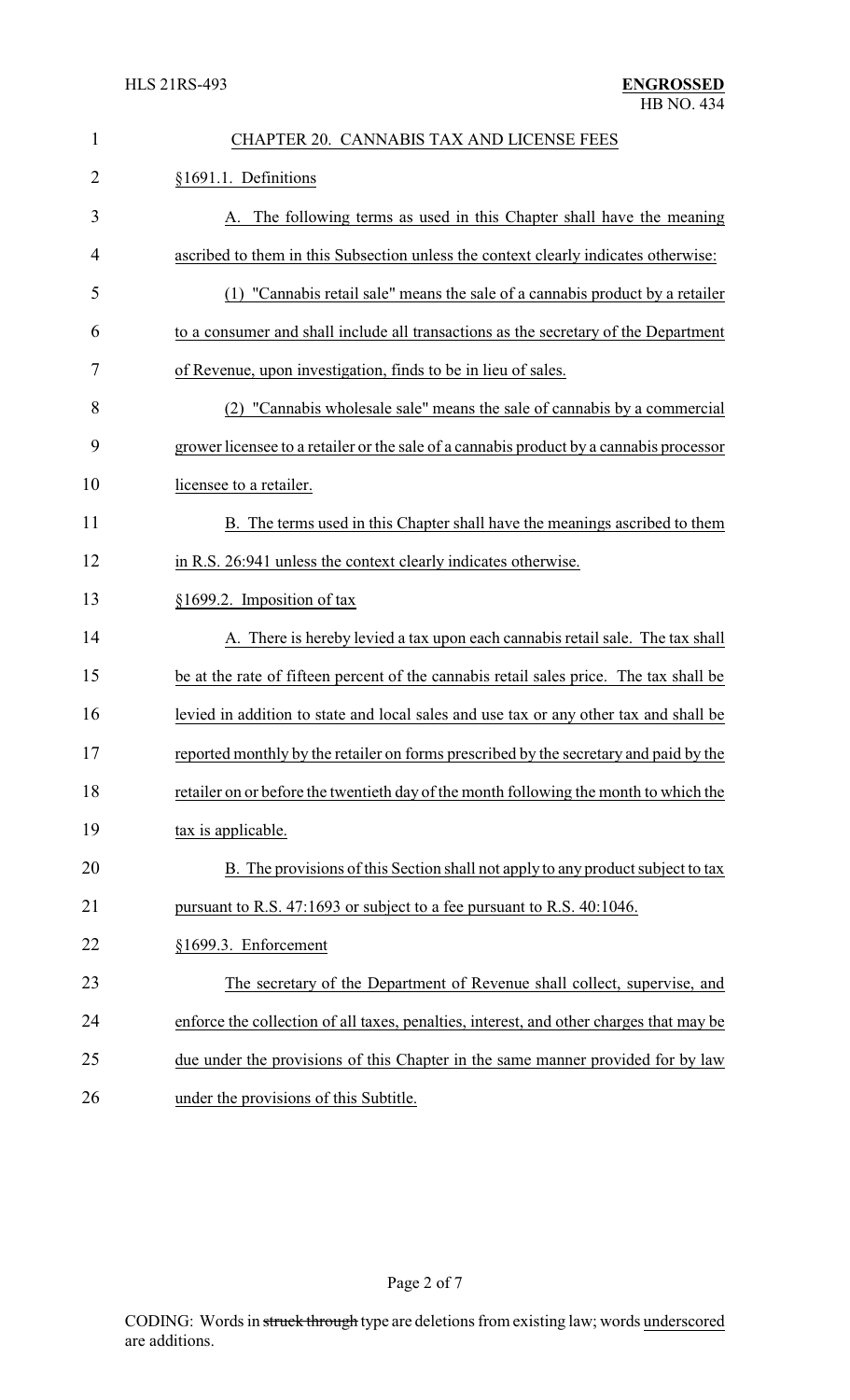| $\mathbf{1}$   | §1699.4. Rules                                                                          |  |
|----------------|-----------------------------------------------------------------------------------------|--|
| $\overline{2}$ | The secretary of the Department of Revenue may promulgate rules in                      |  |
| 3              | accordance with the Administrative Procedure Act as are deemed necessary by the         |  |
| 4              | secretary to implement the provisions of this Chapter.                                  |  |
| 5              | §1699.5. Disposition of collections                                                     |  |
| 6              | A. Twenty percent of the taxes levied pursuant to this Chapter shall be                 |  |
| 7              | remitted to the municipality in which the sale occurred to be used for law              |  |
| 8              | enforcement in the municipality. However, if the sale did not take place in a           |  |
| 9              | municipality, twenty percent of the taxes levied pursuant to this Chapter shall instead |  |
| 10             | be remitted to the sheriff for the parish in which the sale occurred to be used for law |  |
| 11             | enforcement in the parish.                                                              |  |
| 12             | Thirty percent of the taxes levied pursuant to this Chapter shall be<br>B.              |  |
| 13             | remitted to the municipality in which the sale occurred. However, if the sale did not   |  |
| 14             | take place in a municipality, thirty percent of the taxes levied pursuant to this       |  |
| 15             | Chapter shall instead be remitted to the parish in which the sale occurred.             |  |
| 16             | The remaining fifty percent of the taxes levied pursuant to this Chapter                |  |
| 17             | shall be paid into the state treasury and, after compliance with the requirements of    |  |
| 18             | Article VII, Section 9(B) of the Constitution of Louisiana relative to the Bond         |  |
| 19             | Security and Redemption Fund, shall be credited to the state general fund.              |  |
| 20             | $\ast$<br>*<br>$\ast$                                                                   |  |
| 21             | PART I. MARIJUANA AND CONTROLLED DANGEROUS                                              |  |
| 22             | <b>SUBSTANCES TAX</b>                                                                   |  |
| 23             | §2601. Imposition of tax                                                                |  |
| 24             | There is hereby levied a tax upon dealers of marijuana and controlled                   |  |
| 25             | dangerous substances, as defined herein, within the state of Louisiana, according to    |  |
| 26             | the classification and rates hereinafter set forth:                                     |  |
| 27             | (1) Marijuana. Upon each gram of marijuana, or each portion of a gram, a                |  |
| 28             | tax of three dollars and fifty cents.                                                   |  |
| 29             | $(2)$ Controlled dangerous substances. $(a)(1)$ Upon each gram of controlled            |  |
| 30             | dangerous substance, or portion of a gram, a tax of two hundred dollars.                |  |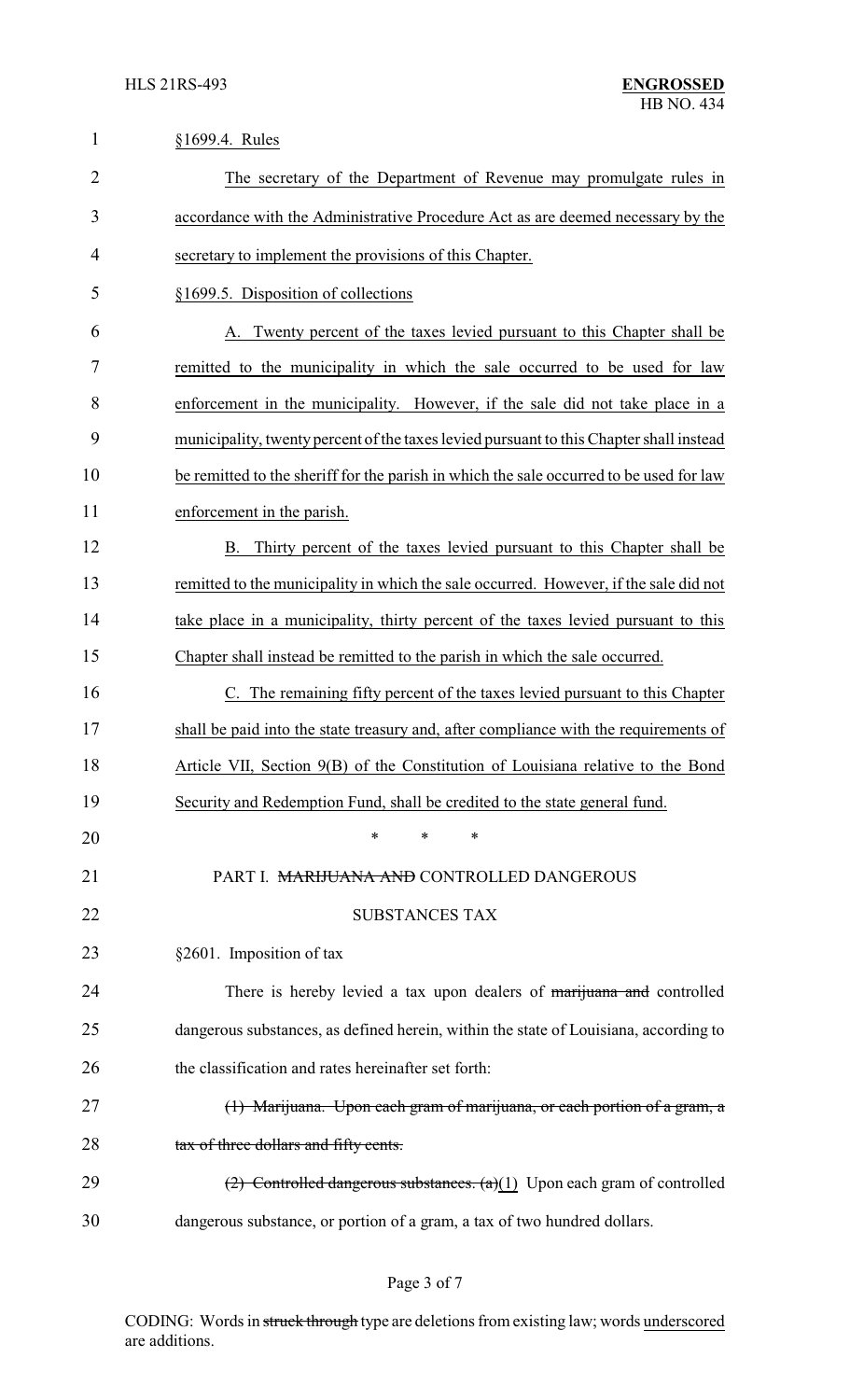| $\mathbf{1}$   | $\left(\frac{b}{c}\right)$ Upon each ten dosage units unit of a controlled dangerous substance |  |  |
|----------------|------------------------------------------------------------------------------------------------|--|--|
| $\overline{2}$ | that is not sold by weight, or portion thereof, a tax of four hundred dollars.                 |  |  |
| 3              | §2602. Definitions                                                                             |  |  |
| 4              | As used in this Part, the following terms shall have the meaning ascribed to                   |  |  |
| 5              | them in this Section unless the context clearly indicates otherwise:                           |  |  |
| 6              | $\ast$<br>$\ast$<br>*                                                                          |  |  |
| 7              | (2) "Dealer" means a person who in violation of Louisiana law manufactures,                    |  |  |
| 8              | produces, ships, transports, or imports into Louisiana or in any manner acquires or            |  |  |
| 9              | possesses more than forty-two and one-half grams of marijuana, or seven or more                |  |  |
| 10             | grams of any controlled dangerous substance, or ten or more dosage units of any                |  |  |
| 11             | controlled dangerous substance which is not sold by weight.                                    |  |  |
| 12             | *<br>$\ast$<br>*                                                                               |  |  |
| 13             | §2603. Use of stamps required                                                                  |  |  |
| 14             | A. Tax stamps. In order to enforce the collection of the tax levied by this                    |  |  |
| 15             | Part, the secretary shall design and have printed or manufactured stamps of such size          |  |  |
| 16             | and denomination as may be determined by him and so prepared as to permit them                 |  |  |
| 17             | to be easily affixed to or stamped on marijuana or controlled dangerous substances,            |  |  |
| 18             | or containers thereof.                                                                         |  |  |
| 19             | $\ast$<br>*<br>∗                                                                               |  |  |
| 20             | C. Affixing stamps. Stamps shall be affixed by the dealer on the smallest                      |  |  |
| 21             | container or package of marijuana or controlled dangerous substance that is subject            |  |  |
| 22             | to the tax, to permit the secretary to readily ascertain by an inspection of any dealer's      |  |  |
| 23             | stock on hand whether or not the tax has been paid. The dealer shall cause to be               |  |  |
| 24             | affixed on every gram or unit of marijuana or controlled dangerous substance on                |  |  |
| 25             | which a tax is due stamps of an amount equaling the tax due thereon, before any                |  |  |
| 26             | dealer sells, offers for sale, handles, removes, or otherwise disturbs or distributes the      |  |  |
| 27             | same. Each stamp may be used only once.                                                        |  |  |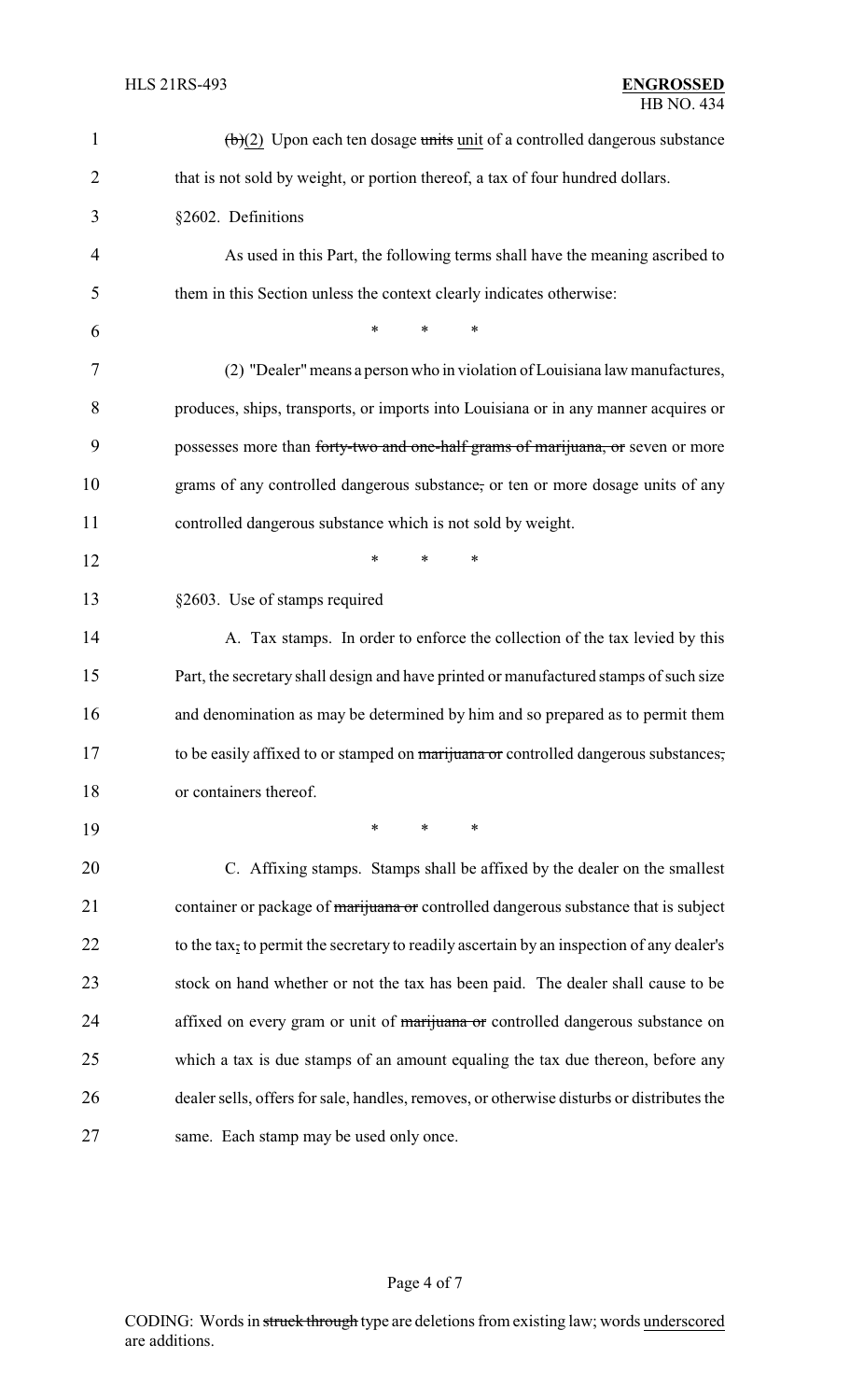| 1              | §2604. Authority to issue rules and regulations                                           |
|----------------|-------------------------------------------------------------------------------------------|
| $\overline{2}$ | The secretary is hereby authorized to issue rules and regulations not in                  |
| 3              | conflict herewith in order to make effective the provisions of this Part. The secretary   |
| 4              | shall adopt a uniform system of providing, affixing, and displaying official stamps       |
| 5              | for marijuana and controlled dangerous substances on which a tax is imposed.              |
| 6              | $\ast$<br>*<br>*                                                                          |
| 7              | §2607. Penalties                                                                          |
| 8              | A. No dealer may possess any marijuana or controlled dangerous substance                  |
| 9              | upon which a tax is imposed by this Part. In addition to any other criminal penalties,    |
| 10             | if a dealer possesses any marijuana or controlled dangerous substance upon which          |
| 11             | the tax has not been paid as evidenced by a stamp, such dealer shall be subject to the    |
| 12             | additional penalties contained in this Part.                                              |
| 13             | $\ast$<br>*<br>$\ast$                                                                     |
| 14             | C. In addition to the tax penalty imposed, a dealer distributing or possessing            |
| 15             | marijuana or controlled dangerous substances without affixing the appropriate             |
| 16             | stamps is guilty of a crime and, upon conviction, may be sentenced to imprisonment        |
| 17             | for not more than five years or receive a penalty of not more than ten thousand           |
| 18             | dollars, or both.                                                                         |
| 19             | $\ast$<br>*<br>*                                                                          |
| 20             | §2610. Exceptions                                                                         |
| 21             | Nothing in this Part requires persons lawfully in possession of marijuana or              |
| 22             | a controlled dangerous substance to pay the tax required under this Part.                 |
| 23             | Section 2. R.S. $47:2602(3)$ is hereby repealed in its entirety.                          |
| 24             | Section 3. This Act shall become effective if and when the Act which originated as        |
| 25             | House Bill No. 699 of this 2021 Regular Session of the Legislature is enacted and becomes |
| 26             | effective.                                                                                |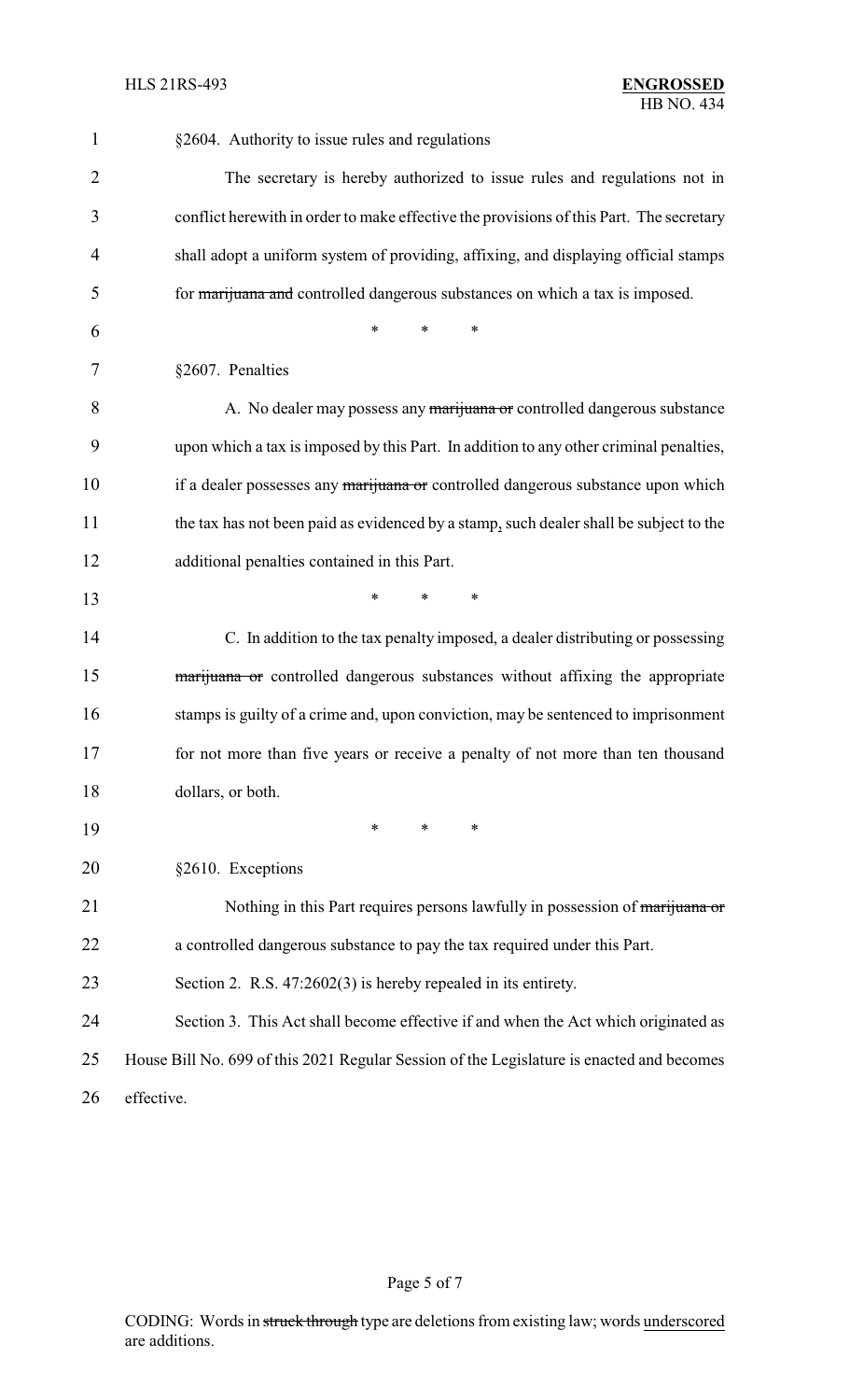### DIGEST

The digest printed below was prepared by House Legislative Services. It constitutes no part of the legislative instrument. The keyword, one-liner, abstract, and digest do not constitute part of the law or proof or indicia of legislative intent. [R.S. 1:13(B) and 24:177(E)]

| HB 434 Engrossed | 2021 Regular Session | Nelson |
|------------------|----------------------|--------|
|------------------|----------------------|--------|

**Abstract:** Levies a tax on cannabis, dedicates the avails of the tax, and repeals the marijuana tax levied on certain dealers.

Proposed law levies a 15% tax upon each cannabis retail sale. Defines "cannabis retail sale" as the sale of a cannabis product by a retailer to a consumer. Provides that the tax is levied in addition to state and local sales and use tax or any other tax and shall be reported and paid by the retailer.

Proposed law provides that it does not apply to any product subject to tax pursuant to present  $law$  (R.S. 47:1693) or subject to a fee pursuant to present law (R.S. 40:1046).</u>

Proposed law provides that 20% of the taxes levied pursuant proposed law shall be remitted to the municipality in which the sale occurred to be used for law enforcement in the municipality. However, provides that if the sale did not take place in a municipality, 20% of the taxes levied pursuant to proposed law shall instead be remitted to the sheriff for the parish in which the sale occurred to be used for law enforcement in the parish.

Proposed law provides that 30% of the taxes levied pursuant to proposed law shall be remitted to the municipality in which the sale occurred. However, provides that if the sale did not take place in a municipality, 30% of the taxes levied pursuant to proposed law shall instead be remitted to the parish in which the sale occurred.

Proposed law provides that the remaining 50% of the taxes levied pursuant to proposed law shall be paid into the state treasury and, after compliance with the requirements of present constitution (Art. VII, §9(B)) relative to the Bond Security and Redemption Fund, shall be credited to the state general fund.

Proposed law provides for definitions.

Present law provides for the imposition of a tax on marijuana to be paid by marijuana dealers at the rate of \$3.50 per gram. In order to enforce the tax, marijuana dealers must purchase tax stamps from the Dept. of Revenue and affix the stamp to the marijuana container or package to evidence that the tax has been paid.

Proposed law repeals the imposition of the tax on marijuana and all provisions relative to the tax stamp.

Effective if and when House Bill No. 699 of this 2021 R.S. is enacted and becomes effective.

(Amends the heading of Part I of Chapter 3 of Subtitle IV of Title 47, R.S. 47:2601, 2602(2), 2603(A) and (C), 2604, 2607(A) and (C), and 2610; Adds R.S. 47:1699.1-1699.5; Repeals R.S. 47:2602(3))